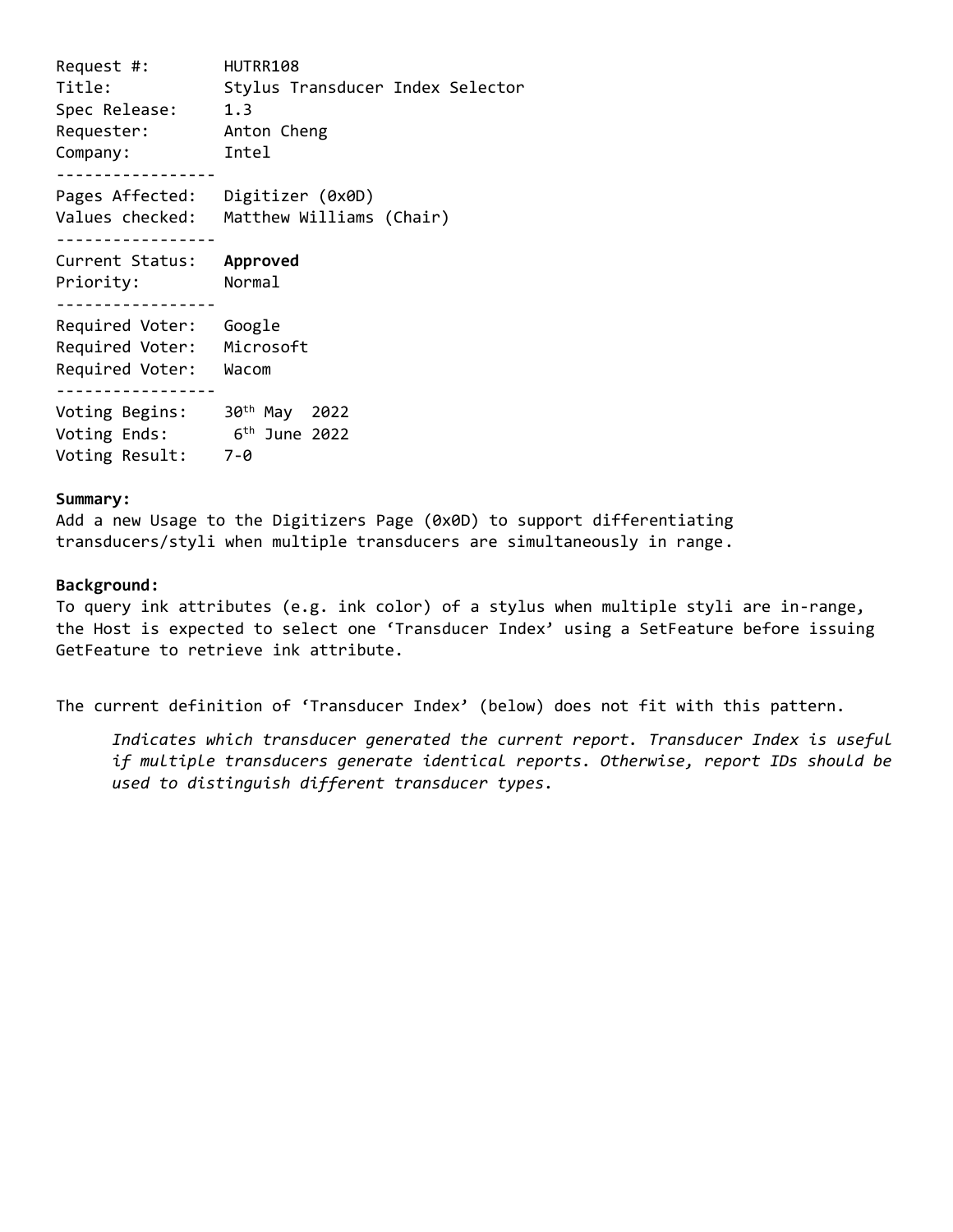## **Proposal:**

Instead of overloading 'Transducer Index' (UsageId:0x38) to affect subsequent GetFeature reports, a new UsageId, 'Transducer Index Selector' (UsageId:0xA6) is suggested. This will keep the definition of the existing 'Transducer Index' unchanged.

Add to Table 16.1: Digitizer Page (0x0D)

| Usage Id | Usage Name                | Usage Type |
|----------|---------------------------|------------|
| 0xA6     | Transducer Index Selector | <b>DV</b>  |

Add to Table 16.3.1 Digitizer-Specific Fields

| Usage Name                | Usage Type | Description                                                                                                                                                                                            |
|---------------------------|------------|--------------------------------------------------------------------------------------------------------------------------------------------------------------------------------------------------------|
| Transducer Index Selector | <b>DV</b>  | Indicates the selected transducer index for<br>subsequent GetFeature requests.                                                                                                                         |
|                           |            | The transducer index reported in subsequent<br>GetFeature reports should be validated to<br>ensure it matches the requested transducer<br>index selector from the most recent<br>SetFeature operation. |